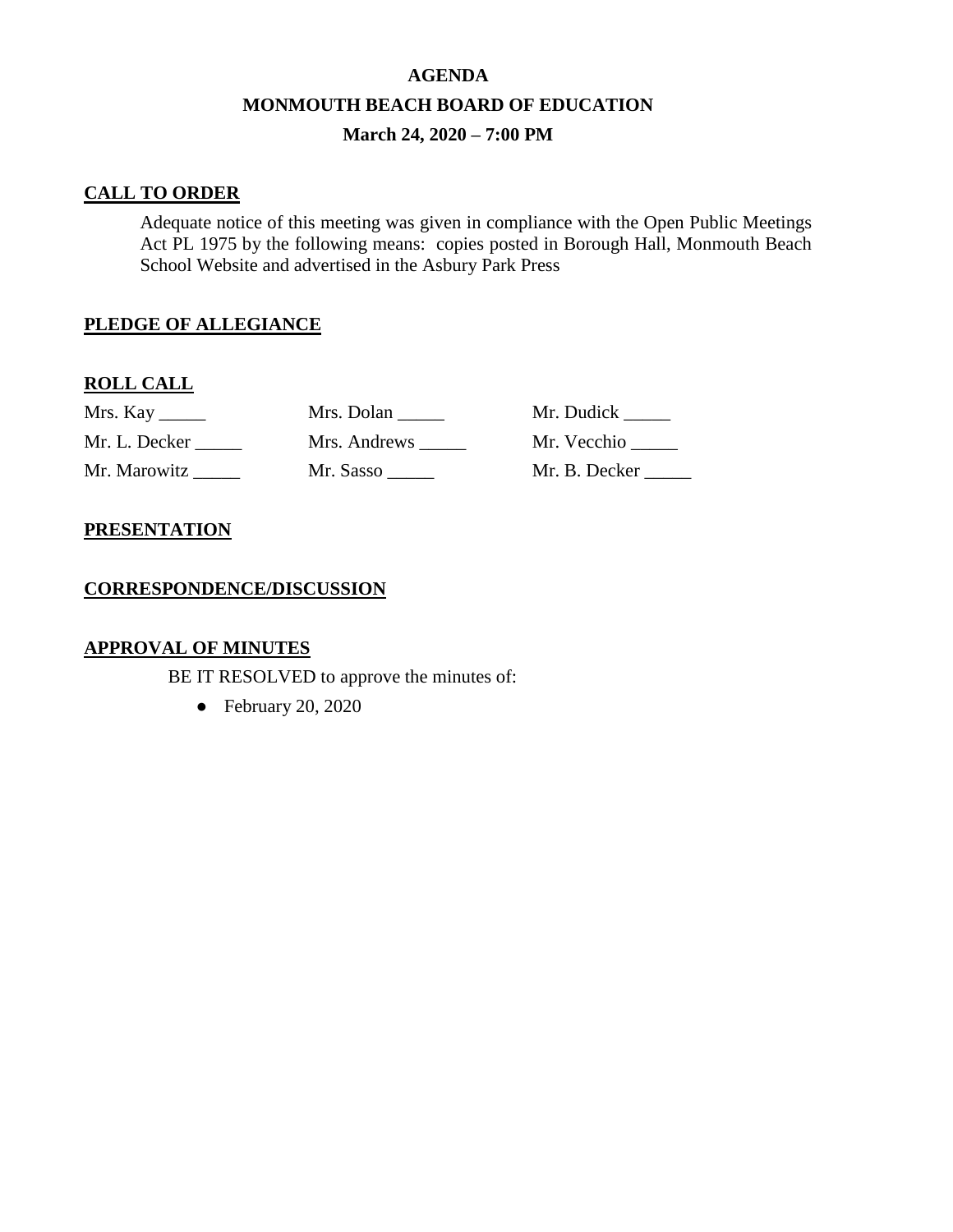## **SUPERINTENDENT'S REPORT**

## A. BE IT RESOLVED to approve the following:

## **STATISTICAL INFORMATION**

| Preschool                 |       | 16       |       |
|---------------------------|-------|----------|-------|
| K                         |       | 20       |       |
| Grade 1-1                 |       | 13       |       |
| Grade 1-2                 |       | 13       |       |
| Grade 2-1                 |       | 12       |       |
| Grade 2-2                 |       | 12       |       |
| Grade 3                   |       | 19       |       |
| Grade 4-1                 |       | 13       |       |
| Grade 4-2                 |       | 13       |       |
| Grade 5 - 1               |       | 11       |       |
| Grade $5 - 2$             |       | 10       |       |
| Grade $6 - 1$             |       | 13       |       |
| Grade $6 - 2$             |       | 13       |       |
| Grade 7 - 1               |       | 16       |       |
| Grade 7 - 2               |       | 14       |       |
| Grade 8 - 1               |       | 15       |       |
| Grade 8 - 2               |       | 15       |       |
|                           | Total | 238      |       |
| <b>Student Attendance</b> |       |          |       |
| September                 | 98%   | February | 94%   |
| October                   | 96.5% | March    |       |
| November                  | 93.5% | April    |       |
| December                  | 93%   | May      |       |
| January                   | 93%   | June     |       |
| <b>Staff Attendance</b>   |       |          |       |
| September                 | 98.5% | February | 98.5% |
| October                   | 97.5% | March    |       |
| November                  | 97%   | April    |       |
| December                  | 97.5% | May      |       |
| January                   | 97.7% | June     |       |

- Fire Drills February 12, 2020 at 10:20 a.m.
- Security Drill Lockdown February 25, 2020 at 11:00 a.m.
- B. BE IT RESOLVED to approve MBS' district school calendar for the 2020-2021 calendar.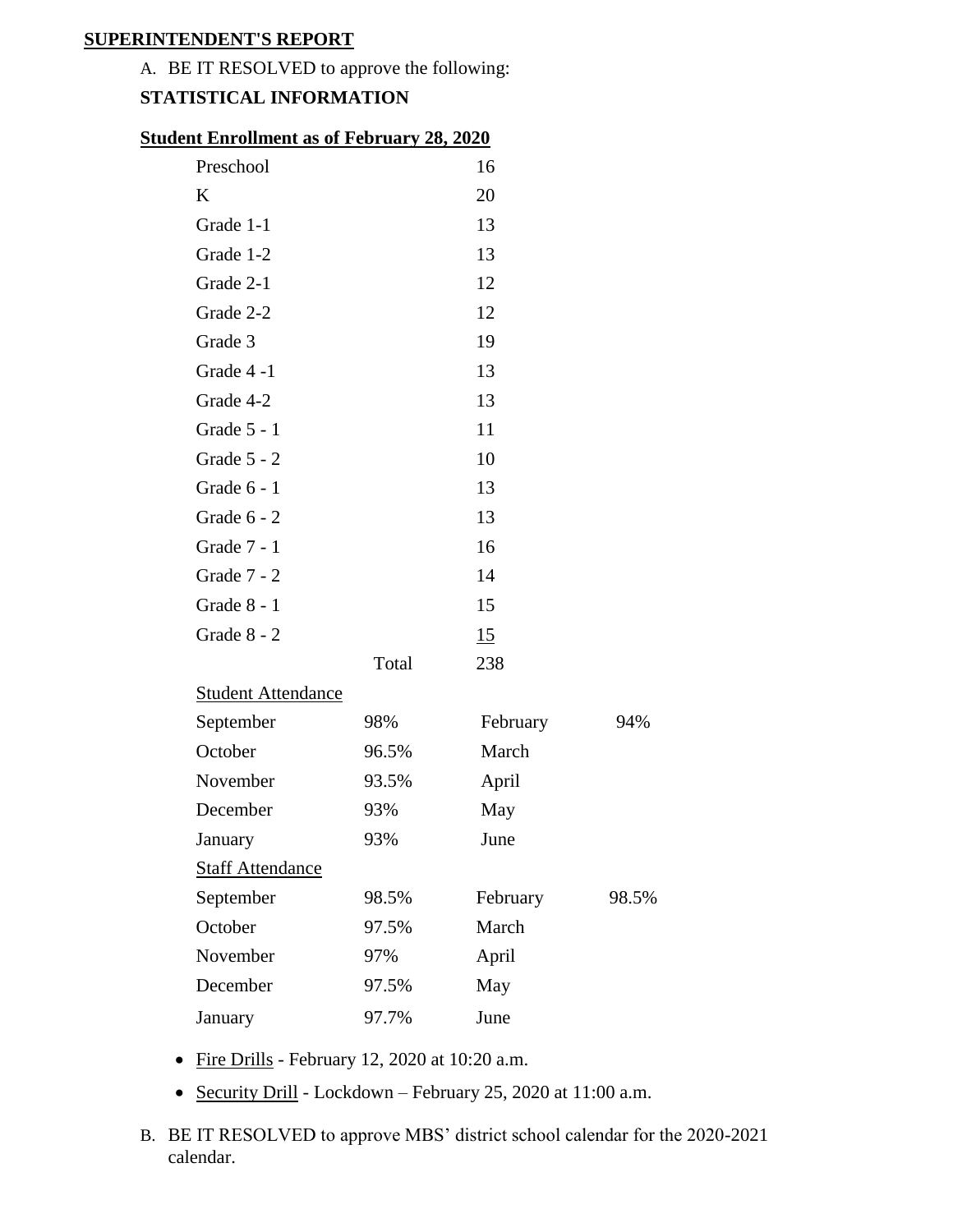## **PTO PRESENTATION**

#### **PUBLIC DISCUSSION**

In compliance with Open Public Meetings Act PL 1975, Chapter 10:4-12 subsection b, - A public body may exclude the public only from that portion of a meeting at which the public body discusses any matter involving the employment, appointment, termination of employment, terms and conditions of employment evaluation of the performance of promotion or discipline of any specific prospective public officer or employees or current public offer or employee employed or appointed by the public body, unless all the individual employees or appointees whose rights could be adversely affected request in writing that such matter or matters be discussed at a public meeting. As per Board Bylaws, 0167, public participation in Board Meetings, such remarks are to be limited to five minutes duration. The Board of Education, though affording the opportunity for members of the public to comment will not engage and/or make remarks concerning matters of student confidentiality and/or matters of personnel wherein employees of the District have not been given notice of the Board's intent to discuss their terms and conditions of employment. Members of the public are reminded that though they are afforded the opportunity to address the Board, they are not given license to violate the laws of slander. Comments made by members of the public that are not in keeping with the orderly conduct of a public meeting will be asked to yield the floor and if they fail to do so may be subject to charges under New Jersey statues associated with disruption of a public meeting.

#### **FINANCE**

Chair: Ken Marowitz

Joseph Vecchio, Karen Dolan, Vincent Sasso

- A. BE IT RESOLVED to approve the following financial report
	- March 2020 Bill List in the amount of \$116,955.24
	- Payroll Gross total for February 2020 in the amount of \$297,602.99
	- Report of Board Secretary January, 2020 *(Attached)*

| Fund 10 -             | \$1,375,766.48  |
|-----------------------|-----------------|
| Capital Reserve -     | \$241,331.96    |
| Maintenance Reserve - | \$ 353,847.53   |
| Emergency Reserve -   | 10,167.02       |
| Fund 20 -             | 10,139.59<br>S. |
| Fund 40 -             | 10,672.00<br>S. |

- Monthly transfer report for January 2020. (*Attached)*
- Pursuant to NJAC 6:120-2.13(d), I certify as of January 2020 no budgetary line item account has been over expended in violation of NJAC 6:20-22.13 (ad). I hereby certify that all of the above information is correct.
- Board Certification:

Pursuant to NJAC 6:20-2.3 (e), we certify that as of January 2020, after review of the Secretary's Monthly Report and upon consultation with the appropriate district officials, that to the best of our knowledge, no major account or fund has been over expended in violation of NJAC 6A:23A-22.13(b) and that sufficient funds are available to meet the district's financial obligations for the remainder of the fiscal year.

B. BE IT RESOLVED to approve the annual tuition increase for enrollment in grades  $K - 8$  to \$6,500.00 beginning in the 2020-2021 school year. A ten percent discount will be given to families with multiple children. Current tuition students will be "grandfathered" as long as their child/children remain enrolled at MBS.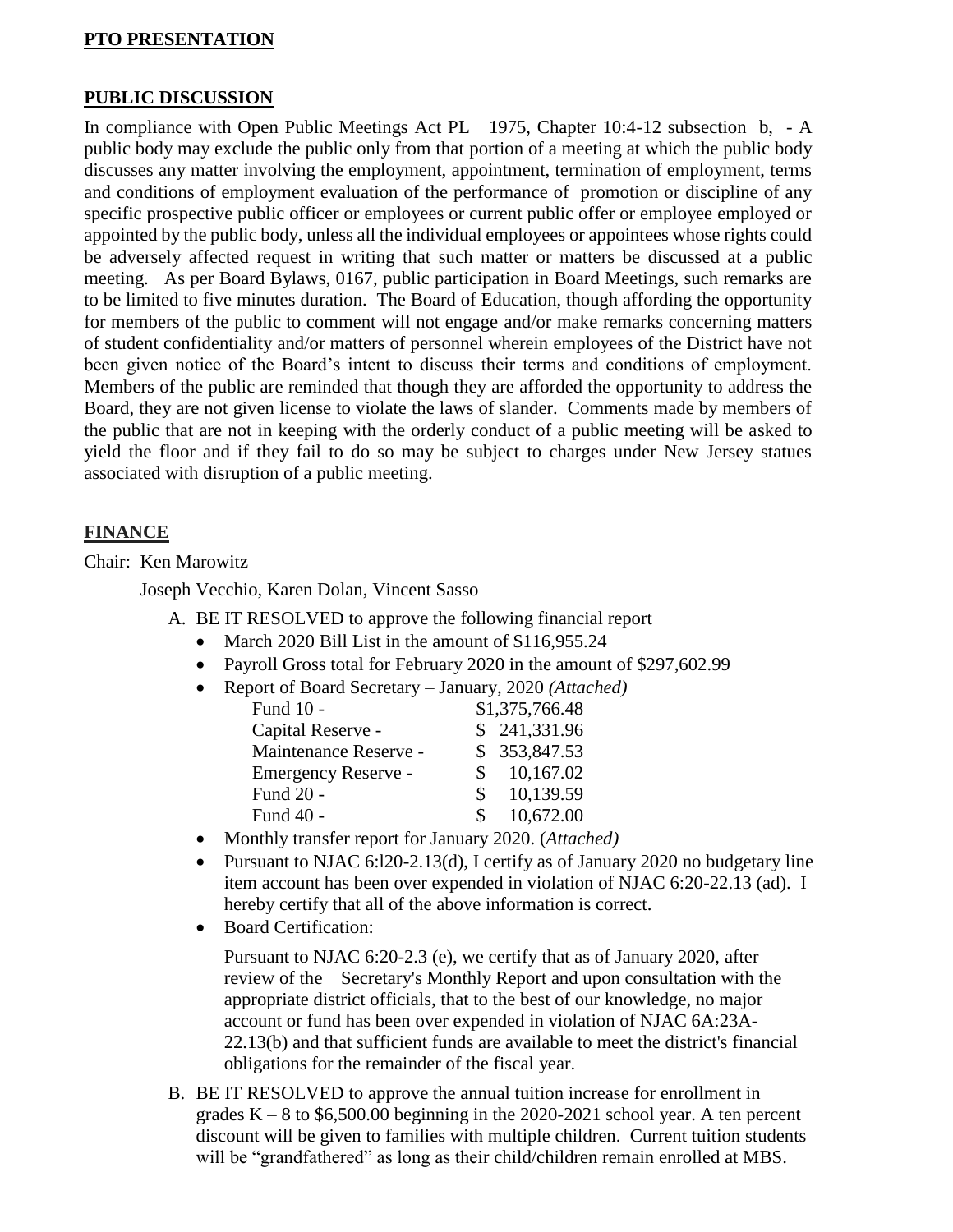## C. **APPROVAL TO SUBMIT TENTATIVE FY2021 BUDGET TO THE COUNTY OFFICE**

That the Board approve the following Resolution and submission of the tentative FY2021 budget to the County Office on or before March 20, 2020:

## **RESOLUTION**

**WHEREAS**, the Monmouth Beach Board of Education (herein referred to as "the Board") has submitted a tentative budget to the State of New Jersey on or before March 20, 2020; and

**WHEREAS**, the Board with County approval will advertise the budget no later than April 25, 2020 in the legal section of the Asbury Park Press; and

**WHEREAS**, the tentative budget will be presented at a public meeting held in the Library at the Monmouth Beach Elementary School on Thursday, April 30, 2020; and

**WHEREAS**, the amount of the total operating budget shall be \$5,346,653 on line #720 of the Department of Education Budget workbook of which \$4,811,281 shall be raised by local tax levy; and

**WHEREAS**, the amount of debt service raised through local tax levy shall be \$222,328 with an additional appropriation of \$10,672 from Debt Service Fund Balance for a total Debt payment of \$233,000; and

**WHEREAS**, school district policy Travel/Reimbursement - Policy #6471 and N.J.A.C. 6A:23A-7 provides that the Board of Education shall establish in the annual school budget a maximum expenditure amount that may be allotted for such travel and expense reimbursement for 2020 - 2021 school year; and

**WHEREAS**, a Board of Education may establish, for regular district business travel only, a threshold of \$150 per staff member where prior Board approval shall not be required unless this threshold for a staff member is exceeded; and

**WHEREAS**, the Board hereby establishes the school district travel maximum for the 2020 - 2021 school year at the sum of \$28,000; and

**NOW THEREFORE BE IT RESOLVED**, the Monmouth Beach Board of Education hereby submits this Resolution in support of the 2020 - 2021 budget to the County for approval.

\_\_\_\_\_\_\_\_\_\_\_\_\_\_\_\_\_\_\_\_\_\_\_\_\_\_\_\_\_\_\_\_\_\_\_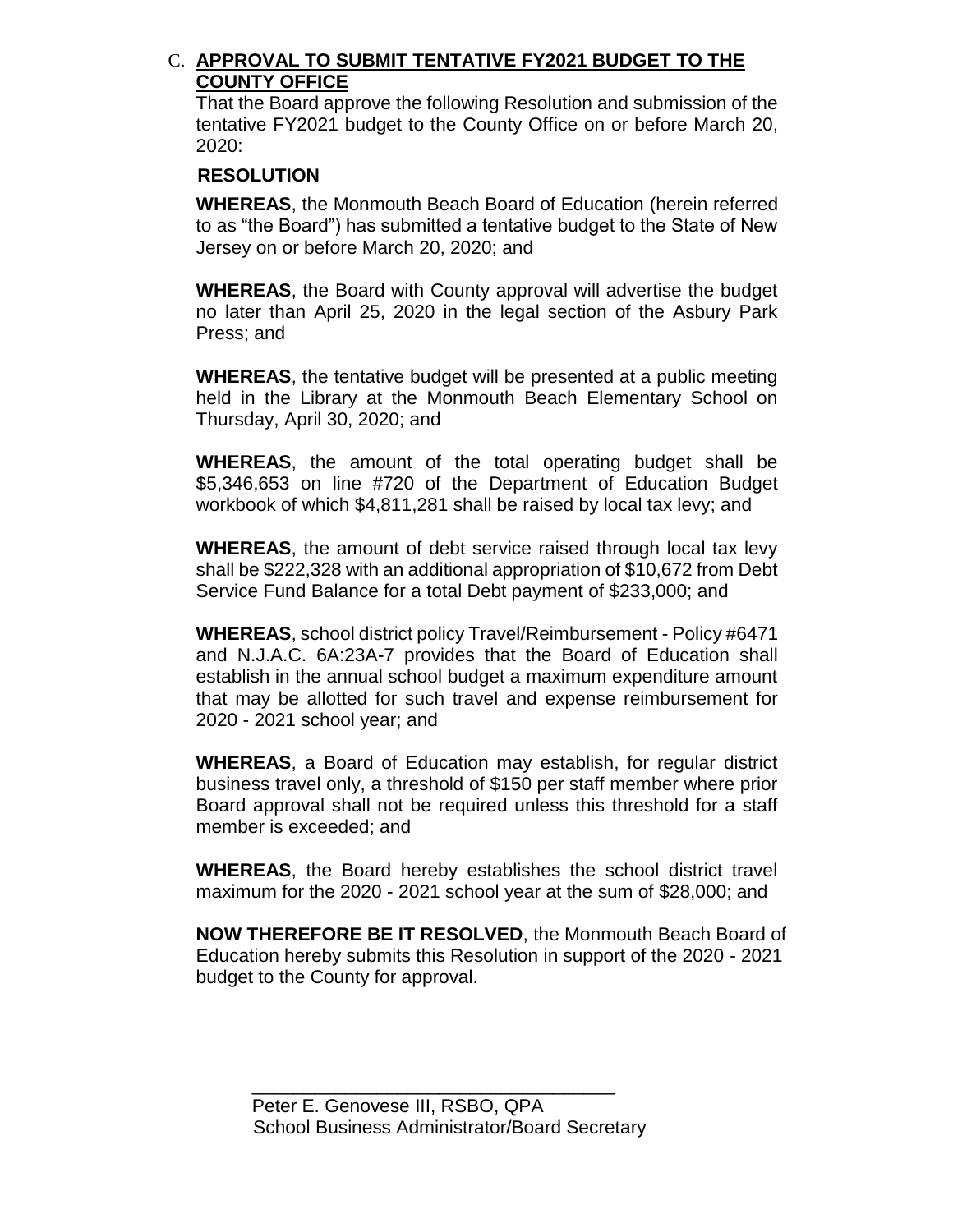## **PERSONNEL**

#### Chair: Barbara Kay

Boyd Decker, Chris Dudick, Melanie Andrews

- A. BE IT RESOLVED to approve Meghan Vaccarelli as a mentor to Colleen Rutz for the remainder of 2019-2020 school year.
- B. BE IT RESOLVED to amend Jaclyn Murray maternity leave as follows: Jaclyn Murray to begin her maternity leave on March 16, 2020, making Friday, March 13, 2020, her anticipated last day of work. She plans on taking 18 sick days from the dates of March 16-April 8, 2020, and then begin disability/family leave on or about April 13, 2020 through the last day of school. Her anticipated date of return is September 1, 2020.
- C. BE IT RESOLVED to amend Jessica Clark maternity leave as follows: Jessica Clark to begin her maternity leave on February 24, 2020 using 5 sick days until the end of the month. For the months of March, April, and May, she will use unpaid disability leave. Beginning in June, she will use approximately 16 sick days for the remainder of the year. Her anticipated date of return is September 1, 2020.
- D. BE IT RESOLVED to accept, with regret, the resignation of Anne Pulos, Instructional Aide, effective February 27, 2020.
- E. BE IT RESOLVED to approve Jill Trimble as a Long Term Leave Replacement Teacher, effective March 9, 2020 through the end of the 2019-2020 school year at the long term substitute rate.
- F. BE IT RESOLVED to approve Nancy Pavelka Maternity Leave Replacement Teacher, effective March 16, 2020 through the end of the 2019-2020 school year at MBS' long term substitute rate. Emergent Hire has been previously approved by the County Superintendent.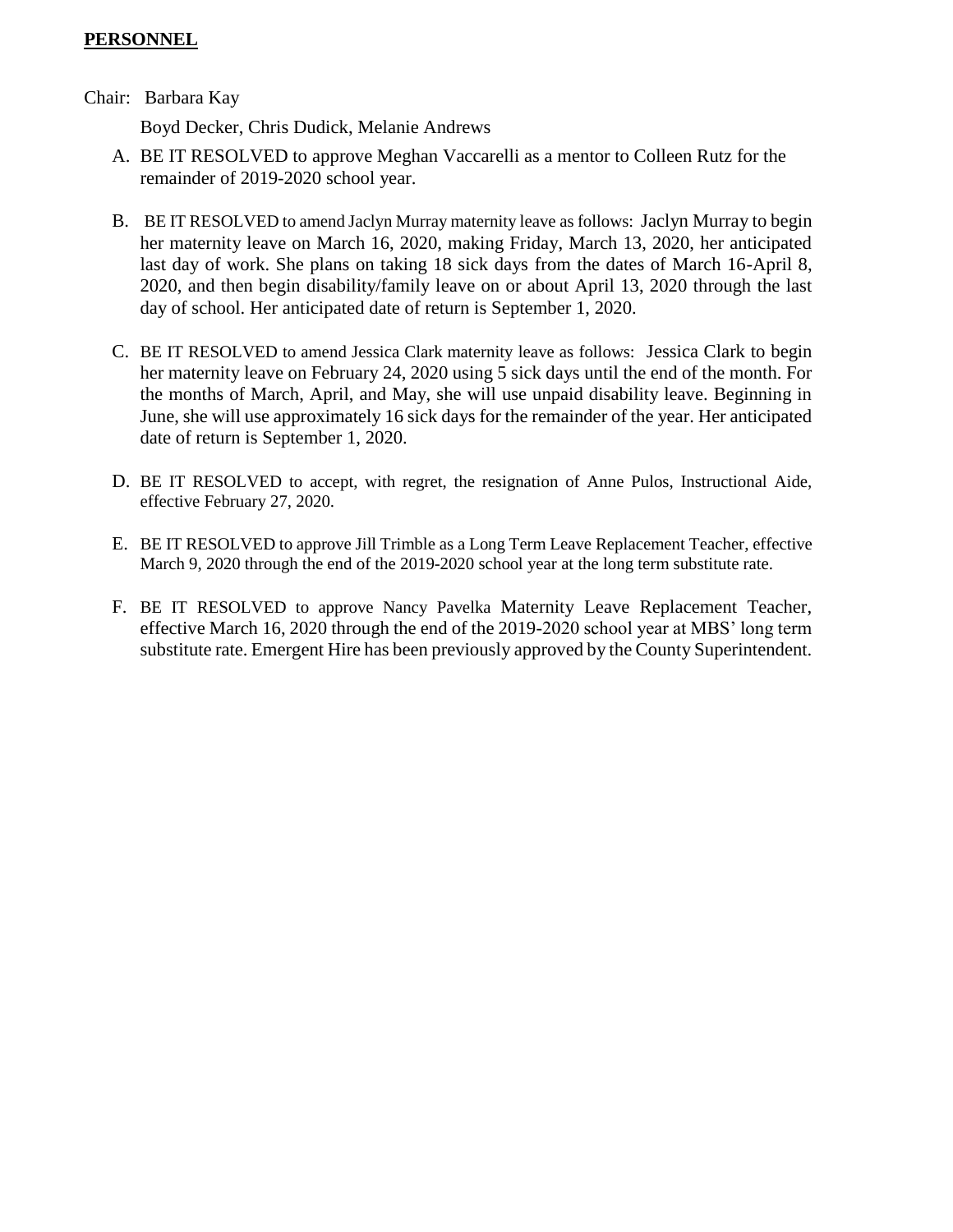## **BUILDING AND GROUNDS**

Chair: Vincent Sasso

Ken Marowitz, Karen Dolan, Joseph Vecchio

A. BE IT RESOLVED to support authorizing the submission of a Sustainable Jersey for Schools Grant Application Resolution of Support from Monmouth Beach Board of Education Authorizing the Sustainable Jersey for Schools Small Grant Application.

WHEREAS, Sustainability means using resources wisely, saving money and reducing our impact on the environment, all of which will ensure the future health, safety, and prosperity of our children; and;

WHEREAS, The Monmouth Beach Board of Education seeks to support and work with school staff and administrators, students and parents to ensure a safe and healthy environment for students by encouraging our school community to implement sustainable, energy-smart, eco-friendly and cost-effective solutions.

WHEREAS, The Monmouth Beach Board is participating in the Sustainable Jersey for Schools Program; and

WHEREAS, one of the purposes of the Sustainable Jersey for Schools Program is to provide resources to school districts to make progress on sustainability issues, and they have created a grant program called the Sustainable Jersey for Schools Small Grants Program;

THEREFORE, the Monmouth Beach Board of Education has determined that Monmouth Beach School should apply for the aforementioned grant program. The Grant will enable us to progress in our work toward certification as a Sustainable School System, with this grant focusing on indoor air quality;

THEREFORE, BE IT RESOLVED, that the Board of Education of Monmouth Beach, State of New Jersey, authorize the submission of the aforementioned Sustainable Jersey for Schools Grant.

## **POLICY**

Chair: Melanie Andrews No Report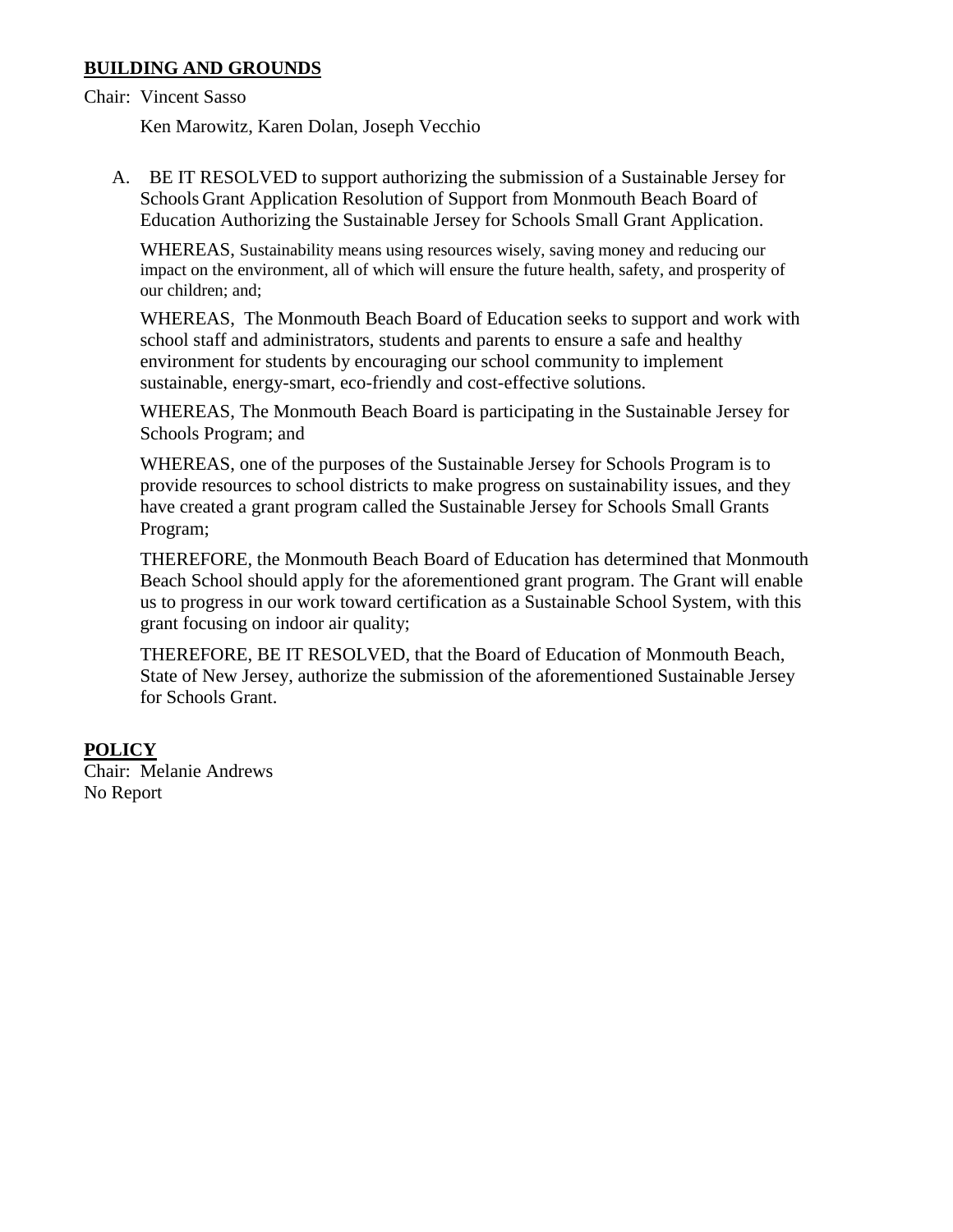## **GENERAL ITEMS**

- **A.** Future meeting date: Regular Meeting April 30, 2020
- **B.** BE IT RESOLVED to approve the following tennis schedule for the 2019-2020 school year:

| <b>DATE</b>             | <b>AWAY TEAM NAME</b> | <b>HOME</b> | <b>AWAY</b> |
|-------------------------|-----------------------|-------------|-------------|
| <b>APRIL 21 TUESDAY</b> | Forrestdale           | H           |             |
| 22 WEDS                 | St Mary's             |             | А           |
| APRIL 27 MON            | <b>FAIR HAVEN</b>     |             | A           |
| 28 TUES                 | <b>RCDS</b>           | $\,$ H      |             |
| 30 THURS                | St Mary's             | H           |             |
| MAY 4 MON               | <b>MARLBORO MS</b>    | H           |             |
| 5 TUES                  | <b>FAIR HAVEN</b>     | H           |             |
| 6 WEDS                  | <b>Holy Cross</b>     | $\,$ H      |             |
| 7 THURS                 | Forrestdale           | H           |             |
| 12 TUES                 | <b>Holy Cross</b>     |             | А           |
| 14 THURS                | <b>RCDS</b>           | H           |             |
| 19 TUES                 | <b>OAK HILL</b>       | $\,$ H      |             |